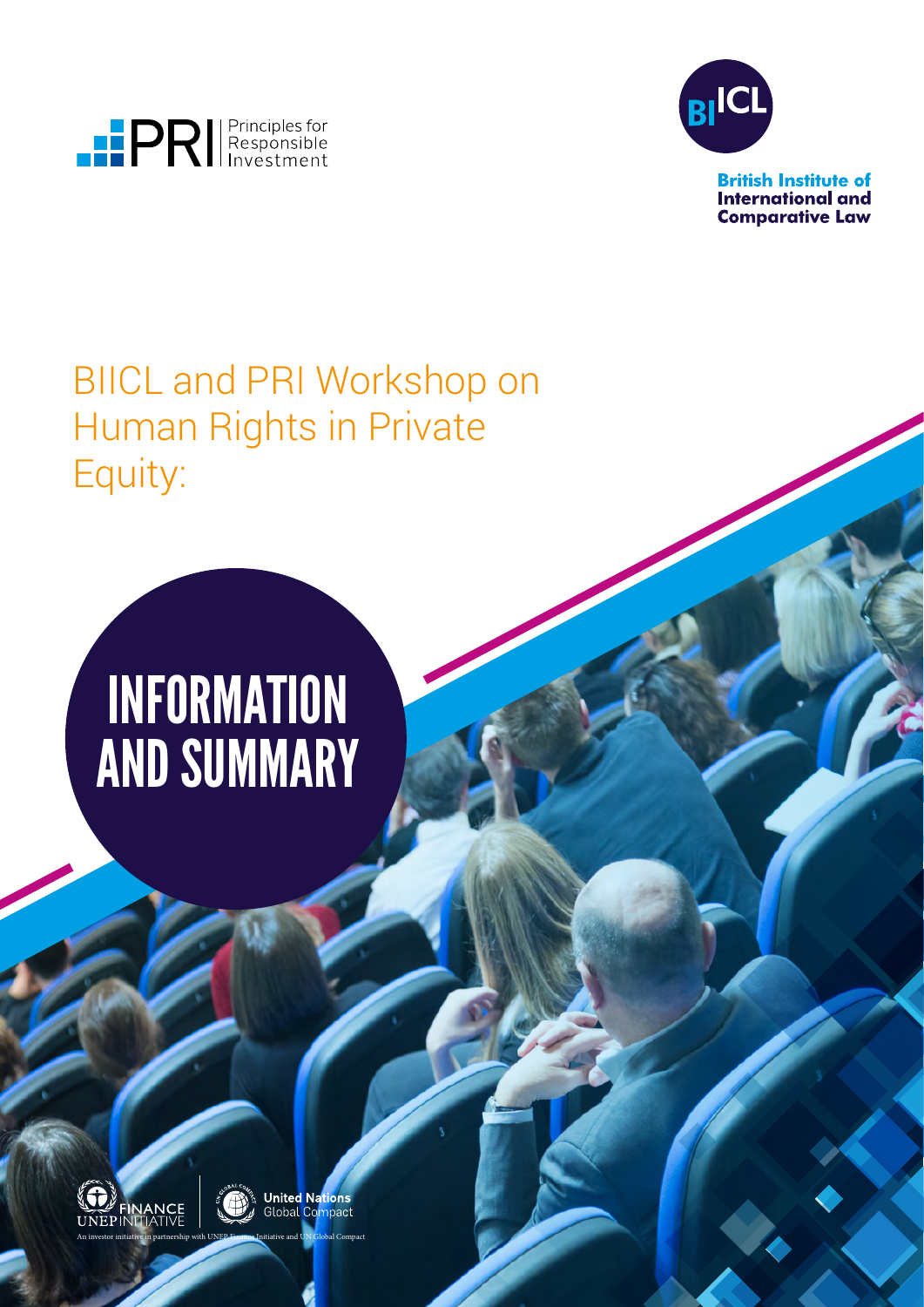## I. Introduction

It is increasingly expected that human rights due diligence (HRDD) is undertaken by businesses, as per the UN Guiding Principles on Business and Human Rights (UNGPs),<sup>1</sup> OECD Guidelines for multinational enterprises,<sup>2</sup> emerging laws such as the UK Modern Slavery Act<sup>3</sup> and the French duty of vigilance law,<sup>4</sup> and other proposed legislative reforms<sup>5</sup>. Failure to identify, prevent and address adverse human rights impacts may lead to reputational, operational, financial and legal risk.

This paper summarises discussions from a workshop convened by the British Institute of International and Comparative Law (BIICL) and the Principles for Responsible Investment (PRI) on 14 June 2017, and attended by representatives from Actis, AP2, Coller Capital, Development Partners International, ERM, Hg Capital, as well as the OECD, the Institute for Human Rights and Business and Shift. The aim of the workshop was to explore implications of expectations (if any) for HRDD by investors, private equity (PE) firms and/or their portfolio companies, and to discuss what guidance and direction is needed.

This paper includes a summary of the background relating to HRDD and presents some key issues for the PE industry with a view of developing possible further research and guidance.

### What is HRDD?

The concept of HRDD was introduced by the UNGPs in 2011 after being unanimously endorsed by the United Nations Human Rights Council.<sup>6</sup> The UNGPs expect all business enterprises to carry out HRDD to identify, prevent, mitigate and account for how they address adverse human rights impacts associated with their business practices.

HRDD has several distinct features, including that it should be ongoing, it should include all relevant internationally-recognised human rights7 , and it should focus on the risks faced by rights-holders rather than the risks faced by the business.8 HRDD should cover both the business actual and potential impacts on people as well as those linked to its operations, products and services by third parties with whom it has business

<sup>1</sup> The UN Human Rights Council is the inter-governmental body responsible for promoting and protecting human rights around the world whose 47 seats are filled by member states elected for three-year terms.

<sup>2</sup> Available at [http://www.ohchr.org/Documents/Publications/GuidingPrinciplesBusinessHR\\_EN.pdf](http://www.ohchr.org/Documents/Publications/GuidingPrinciplesBusinessHR_EN.pdf)

<sup>3</sup> The UK Modern Slavery Act 2015 requires all companies, inclding financial institutions, carrying out business in the UK with a turnover of £36 million or over to report on the steps they are taking to eradicate slavery and human trafficking in their own operations and supply chains.

<sup>4</sup> Art. L. 225-102 of the French Commercial Code, which requires all companies of a certain size to undertake HRDD and publish annual vigilance plans. Similar legislation requiring mandatory due diligence or a duty to prevent have been proposed in other jurisdictions, including Switzerland and the Netherlands, as well as by a UK Parliamentary Committee. See European Coalition for Corporate Justice "France adopts corporate duty of vigilance law: a first historic step towards better human rights and environmental protection" (21 February 2017) available at http:// <u>[news/393-france-adopts-corporate-duty-of-vigilance-law-a-first-historic-step-towards-better-human-rights-and-environmental-protection](http://corporatejustice.org/news/393-france-adopts-corporate-duty-of-vigilance-law-a-first-historic-step-towards-better-human-rights-and-environmental-protection)</u>, and UK<br>Parliament Joint Committee on Human Rights: Business and Human Rights 2017: Pr <https://www.publications.parliament.uk/pa/jt201617/jtselect/jtrights/443/443.pdf>.

<sup>5</sup> Similar legislation requiring mandatory due diligence or a duty to prevent have been proposed in other jurisdictions, including Switzerland and the Netherlands, as well as by a UK Parliamentary Committee. See European Coalition for Corporate Justice "France adopts corporate duty of vigilance law: a first historic step towards better human rights and environmental protection" (21 February 2017) available at <u>http://corporatejustice.org/</u><br>news/393-france-adonts-corporate-duty-of-vigilance-law-a-first-historic-st [news/393-france-adopts-corporate-duty-of-vigilance-law-a-first-historic-step-towards-better-human-rights-and-environmental-protection](http://corporatejustice.org/news/393-france-adopts-corporate-duty-of-vigilance-law-a-first-historic-step-towards-better-human-rights-and-environmental-protection), and UK Parliament Joint Committee on Human Rights: Business and Human Rights 2017: Promoting Responsibility and Ensuring Accountability, available at <https://www.publications.parliament.uk/pa/jt201617/jtselect/jtrights/443/443.pdf>.

<sup>6</sup> The UN Human Rights Council is the inter-governmental body responsible for promoting and protecting human rights around the world whose 47 seats are filled by member states elected for three-year terms.

<sup>7</sup> These instruments are mentioned in Guiding Principle 12.

<sup>8</sup> Commentary to Guiding Principle 17.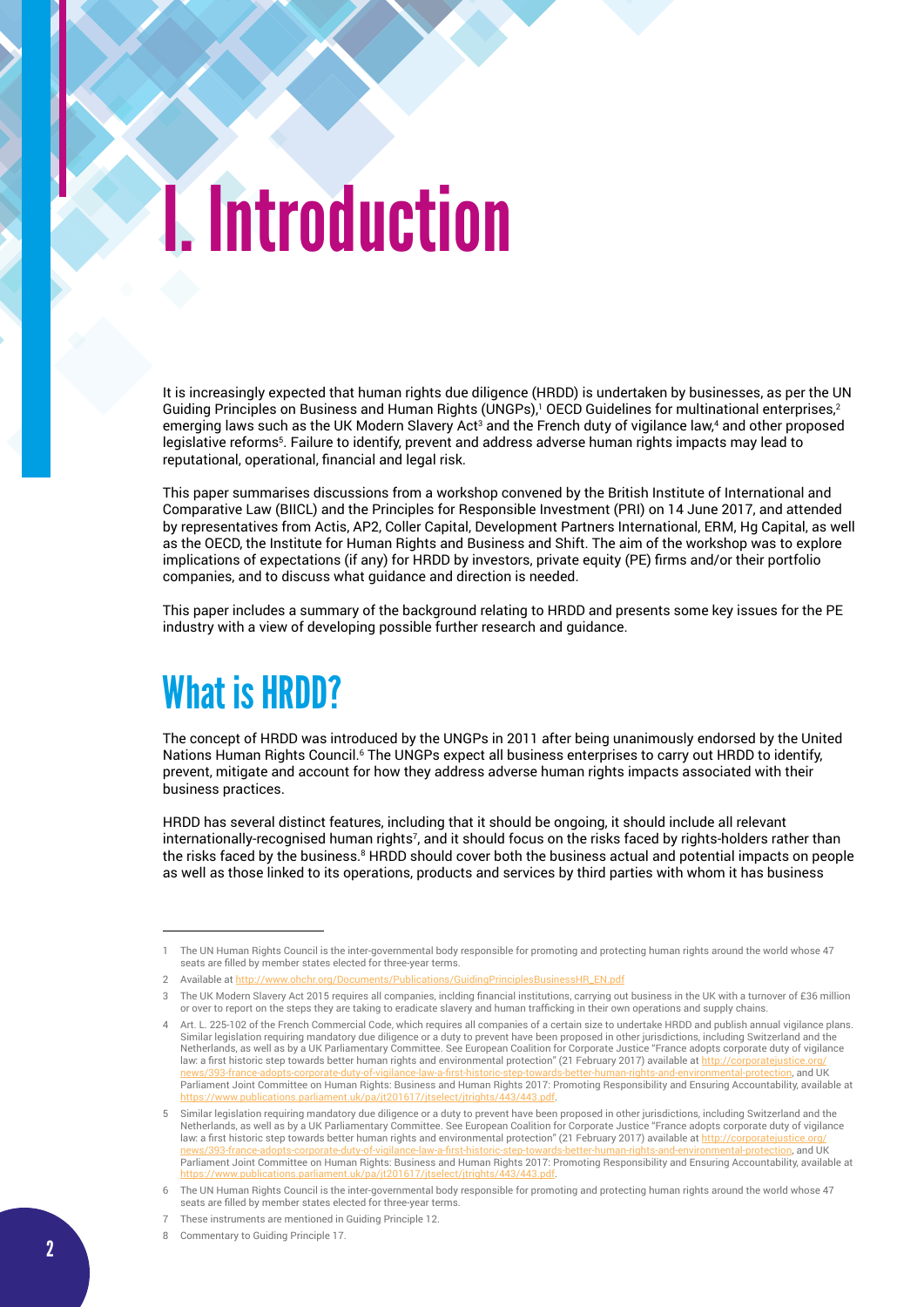relationships.<sup>9</sup> Where adverse human rights impacts are caused by a third party, the business enterprise should exercise leverage to influence, prevent or mitigate the adverse impact, and seek to improve leverage if leverage is limited.<sup>10</sup>

The scope and complexity of HRDD that is expected of a business will depend on the circumstances, including factors such as the type and size of the business, its location, the likelihood of severe human rights impacts, and the nature and context of operations. The UNGPs recognise that business enterprises may prioritise certain risks over others depending on the severity of their impacts in the specific context.<sup>11</sup>

Although the UNGPs are not legally binding, the concept of HRDD is being incorporated into national and regional laws,12 as well as legal claims,13 industry standards, contracts and other mechanisms, guidelines and tools, and civil society reports and expectations of business and their owners. HRDD is also infiltrating into business practice across sectors, and processes are increasingly being developed and refined. While it is still early days, expectations around HRDD are increasingly factoring into corporate risk management, as demonstrated by the launch of the Corporate Human Rights Benchmark in late 2016.14

## Framing human rights impacts

The UNGPs expect HRDD to cover human rights impacts which may not be included under existing business policies. For example, policies around health and safety or labour processes may not cover rights relating to indigenous land, freedom of expression or privacy rights.

It is noted that there is often a correlation between red flags for human rights impacts and certain other adverse impacts, such as corruption or product quality. Human rights risks and impacts are not a separate class of E&S risks or impacts, distinct from the more familiar types of E&S impacts that fund managers already include in their due diligence. Rather, E&S impacts are also human rights impacts when their impact on individuals or groups negatively affects the ability of those individuals or groups to enjoy their basis human rights, as defined by internationally-accepted standards. Furthermore, effective HRDD should help to identify and prevent potential human rights impacts before they occur, or influence remediation of those that already existed.

Accordingly, a PE firm with a robust ESG due diligence process in place will in theory be well positioned to identify and address most human rights risks and impacts in many transactions<sup>15</sup> (although they may not be framed in human rights language). This is applicable to PE firms that have experience conducting such due diligence in line with the IFC Performance Standards and where such due diligence is performed robustly. However, it cannot be assumed that all PE firms have ESG due diligence processes in place that are adequate for identifying and addressing the full range of possible human rights impacts referred to in the UNGPs.16 As a result, there is a need to refine and expand existing ESG processes by adding an HRDD lens. In either case, the HRDD lens will add value through its additional emphasis on contextual risks and risks connected to the business relationships.

HRDD should not necessarily be viewed as an additional process. ESG processes could be evolved, deepened and reframed to include human rights language and to comprehensively cover all internationally-recognised human rights and HRDD expectations.

<sup>9</sup> Guiding Principle 17(a).

<sup>10</sup> Commentary to Guiding Principle 19.

<sup>11</sup> Guiding Principle 24.

<sup>12</sup> For example, the UK Modern Slavery Act, the French law on vigilance and other legislative developments listed above in fn 3 and 4.

<sup>13</sup> For example, in December 2016, an international investment tribunal confirmed that private companies have human rights obligations in terms of international law, which can be enforced in bilateral investment treaty claims: *I [Partzuergoa v the Argentine Republic](http://www.italaw.com/sites/default/files/case-documents/italaw8136_1.pdf)*, ICSID Case No. ARB/07/26, 8 Dec 2016.

<sup>14</sup> <https://www.corporatebenchmark.org/>

<sup>15</sup> For example, see CDC ESG Toolkit for Fund Managers, available at <http://toolkit.cdcgroup.com/e-and-s-briefing-notes/human-rights>.

<sup>16</sup> Casey O'Connor and Sarah Labowitz "Putting the "S" in ESG: Measuring Human Rights Performance for Investors" NYU Stern (9 March 2017), available at [http://bhr.stern.nyu.edu/statement/2017/3/8/report-reveals-gaps-in-social-performance-metrics-needed-by-investors-to-identify-leading](http://bhr.stern.nyu.edu/statement/2017/3/8/report-reveals-gaps-in-social-performance-metrics-needed-by-investors-to-identify-leading-companies)[companies](http://bhr.stern.nyu.edu/statement/2017/3/8/report-reveals-gaps-in-social-performance-metrics-needed-by-investors-to-identify-leading-companies).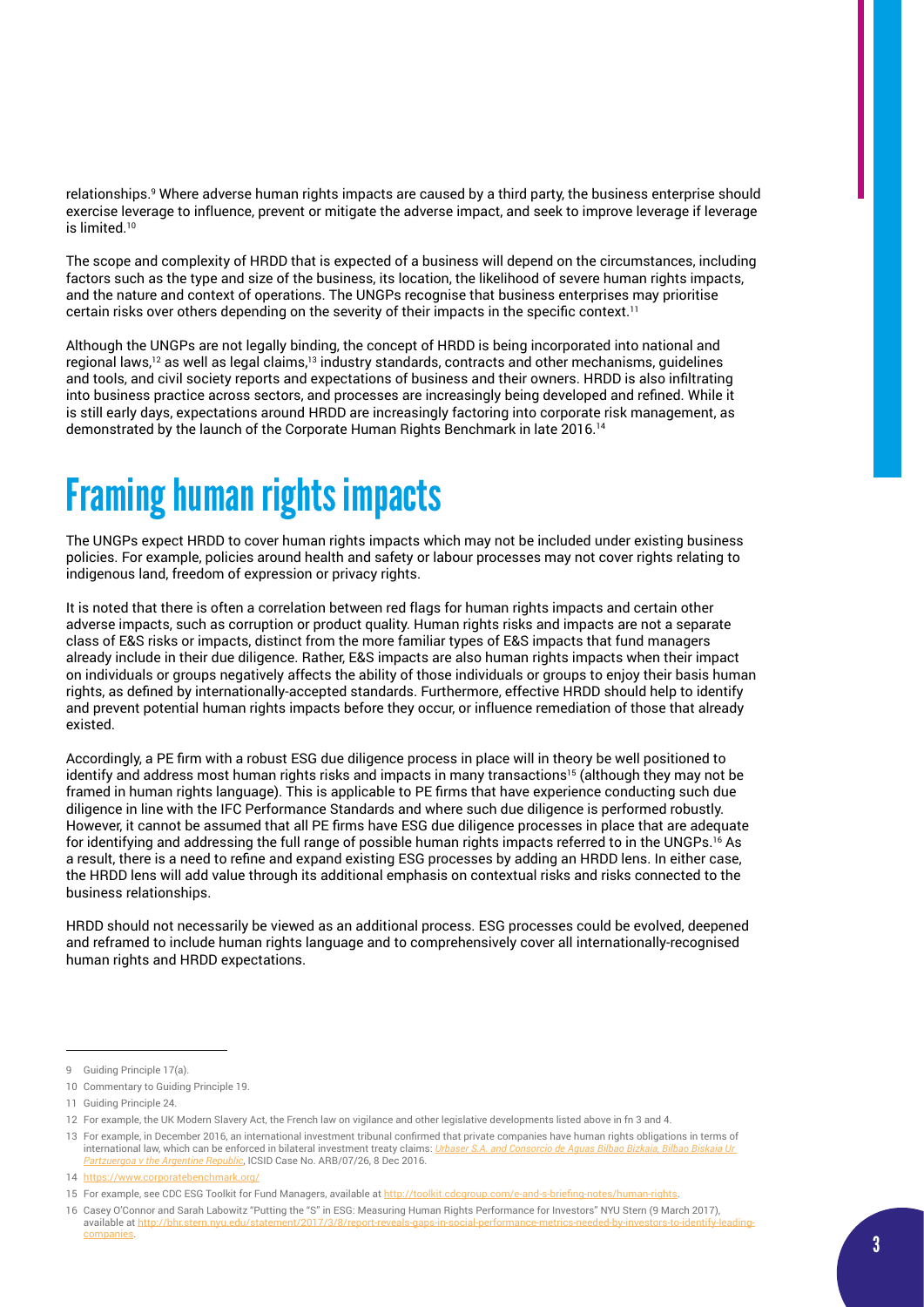# II. Private Equity and HRDD

### What is the responsibility of PE investors for human rights impacts?

According to the UNGPs, all business enterprises regardless of sector have a responsibility to respect human rights, and to carry out necessary HRDD. This also applies to PE investors.

Governments adhering to the OECD Guidelines (which have incorporated the UNGPs into sectoral guidance and general guidance for Responsible Business Conduct) are required to set up a National Contact Point (NCP). The main role of the NCP is to reinforce the Guidelines by undertaking promotional activities, handling enquiries and helping to resolve issues that may arise from the alleged non-observance of the guidelines in specific instances by providing a mediation and conciliation platform. The Office of the High Commissioner for Human Rights has elaborated on the HRDD responsibility of financial institutions,<sup>17</sup> and the Norwegian NCP for the OECD Guidelines on Multinational Enterprises has discussed the HRDD responsibility of a pension fund.18 However, questions related to the implications for PE General Partners (GPs) and Limited Partners (LPs) have not been clarified. Our workshop highlighted a few questions around the application of HRDD in PE investments which would be useful to explore in further research.

The UNGPs expect that businesses identify potential human rights issues across their own operations and value chain, prioritise according to severity and likelihood, and then seek to understand how the business is connected to the human rights issues (through causing, contributing or being linked to). This analysis will then determine whether leverage, direct action or a combination of both is required. Where impacts are outside of the business enterprise's control, the UNGPs require it to exercise leverage, or seek to improve leverage where leverage is limited, including through collaboration if appropriate.

In a PE context, the responsibility of the LP, which has limited influence over the PE fund, would be to seek to exercise leverage when engaging with the fund manager. In contrast, the level of influence a GP has over a company may at times be of such a significant nature that it no longer qualifies as leverage, but instead constitutes control. In such a case, the GP may be deemed responsible for ceasing or preventing the action causing the harm, rather than exercising its leverage with the third party.

Case law on corporate accountability for human rights shows an emerging control or test, whereby courts look at factors such as the level of control, knowledge, proximity or the foreseeability a defendant company had over the activity in question, even when it was undertaken by a legally separate entity such as a subsidiary.<sup>19</sup> This also reflects the growing expectation that businesses will seek to undertake due diligence on, and exert influence over, human rights conditions.

<sup>17</sup> OHCHR Response to the Request from the Chair of the OECD Working Party on Responsible Business Conduct, 27 November 2013, available at [http://](http://www.ohchr.org/Documents/Issues/Business/LetterOECD.pdf) [www.ohchr.org/Documents/Issues/Business/LetterOECD.pdf](http://www.ohchr.org/Documents/Issues/Business/LetterOECD.pdf).

<sup>18</sup> The Norwegian National Contact Point for the OECD Guidelines for Multinational Enterprises, *Complaint from Lok Shakti Abhiyan, Korean Transnational Corporations Watch, Fair Green and Global Alliance and Forum For Environment And Development vs. Posco (South Korea), Abp/Apg (Netherlands) And Nbim (Norway), Final Statement*, 27 May 2013 at 6.

<sup>19</sup> See for example Choc v Hudbay Inc, (2013) ONSC 1414, para 27.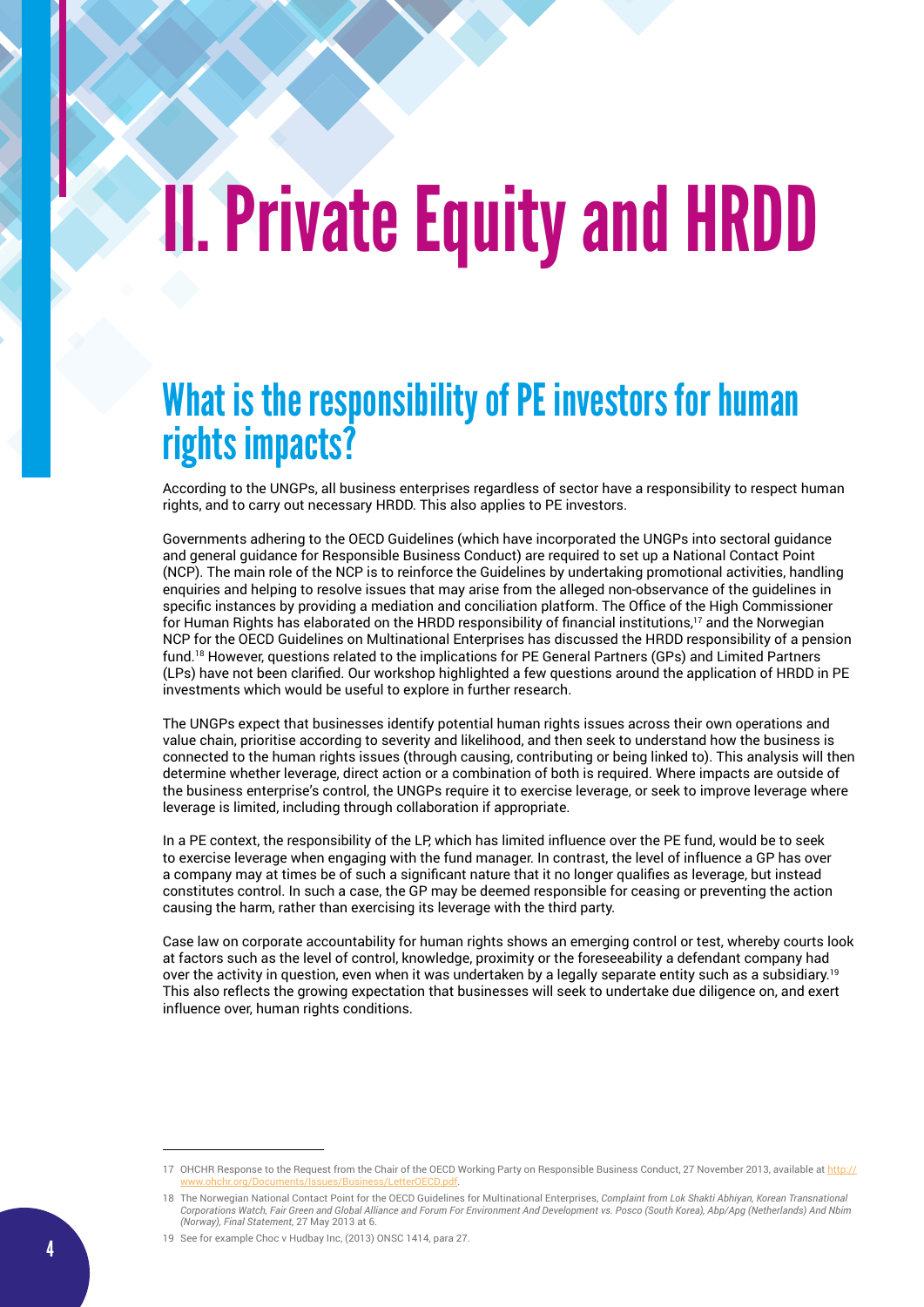Another important consideration for PE investors is that the UNGPs require HRDD to consider risks emanating from specific operating contexts. As PE is a regular source of capital for businesses in developing countries with a higher likelihood of salient human rights risks (or industries in developed markets such as agriculture and warehousing with recently-reported high rates of modern slavery), these investments may require higher levels of HRDD.

Further questions for clarification in a PE context include the practical application of the concepts of severity, salience (used by the UN Guiding Principles Reporting Framework of Shift and Mazars),<sup>20</sup> and how these relate to the concepts of materiality and fiduciary duty which have traditionally provided a strong foundation for responsible investment in PE. As described above, HRDD is concerned with the risks to rights-holders, rather than material risks to the business. Whilst a robust ESG due diligence process will consider risks to business stakeholders, it does not guarantee that all risks to rights-holders will be identified. The purpose of a risks-torights-holders lens is that it requires prioritisation based on severity of harm rather than the level of control or feasibility of addressing the impact. This distinction is important and often brings challenges in translating and applying these concepts, although both concepts may result in operational and reputational risks.

### What is the value of HRDD for PE?

HRDD is identified by the UNGPs as an ongoing process that should be embedded into a business enterprise's practices. A robust approach to HRDD by a PE firm would go from pre-acquisition due diligence to ensuring that the portfolio companies themselves embed HRDD into their own operating systems. A portfolio company with an effective HRDD process in place protects itself, investors and the relevant rights-holders, by being able to identify, prevent and address human rights impacts even before they arise.

It was pointed out in the workshop that PE is uniquely positioned to deal with human rights issues, as PE firms can "price in risk", influence improvements and share HRDD best practice approaches across fund portfolios. A PE firm capable of, and with a reputation for, embedding strong HRDD processes into formerly high-risk portfolio companies should benefit financially by protecting value through risk reduction, cost reduction (such as reducing workforce turnover), or creating value by enhancing the company brand.

Exit considerations are another driver for PE firms to adopt responsible investment programmes. One example of this highlighted at the workshop was of a portfolio company sold to a buyer with a reputation for high human rights and ESG standards. The buyer placed significant weight on its reputation and its own ESG rankings. Since the target already complied with all the buyer's ESG standards, the buyer would not need to incur costs to bring it up to its expected level. As a result, the buyer was happy to pay a premium and expressly indicated that this was due to the embedded ESG standards.

Further research could be done on the potential for human rights impacts to affect the exit process. The reputational risk implications of human rights impacts for PE firms are particularly important when considering that they rely on the strength of their reputation and track record for repeat investment and strong investor relationships. Reputation is such an important consideration for PE investors that workshop participants agreed that reputational risks are currently a stronger driver for PE firms to adopt HRDD than compliance risk.

<sup>20</sup> Available at <http://www.ungpreporting.org/>.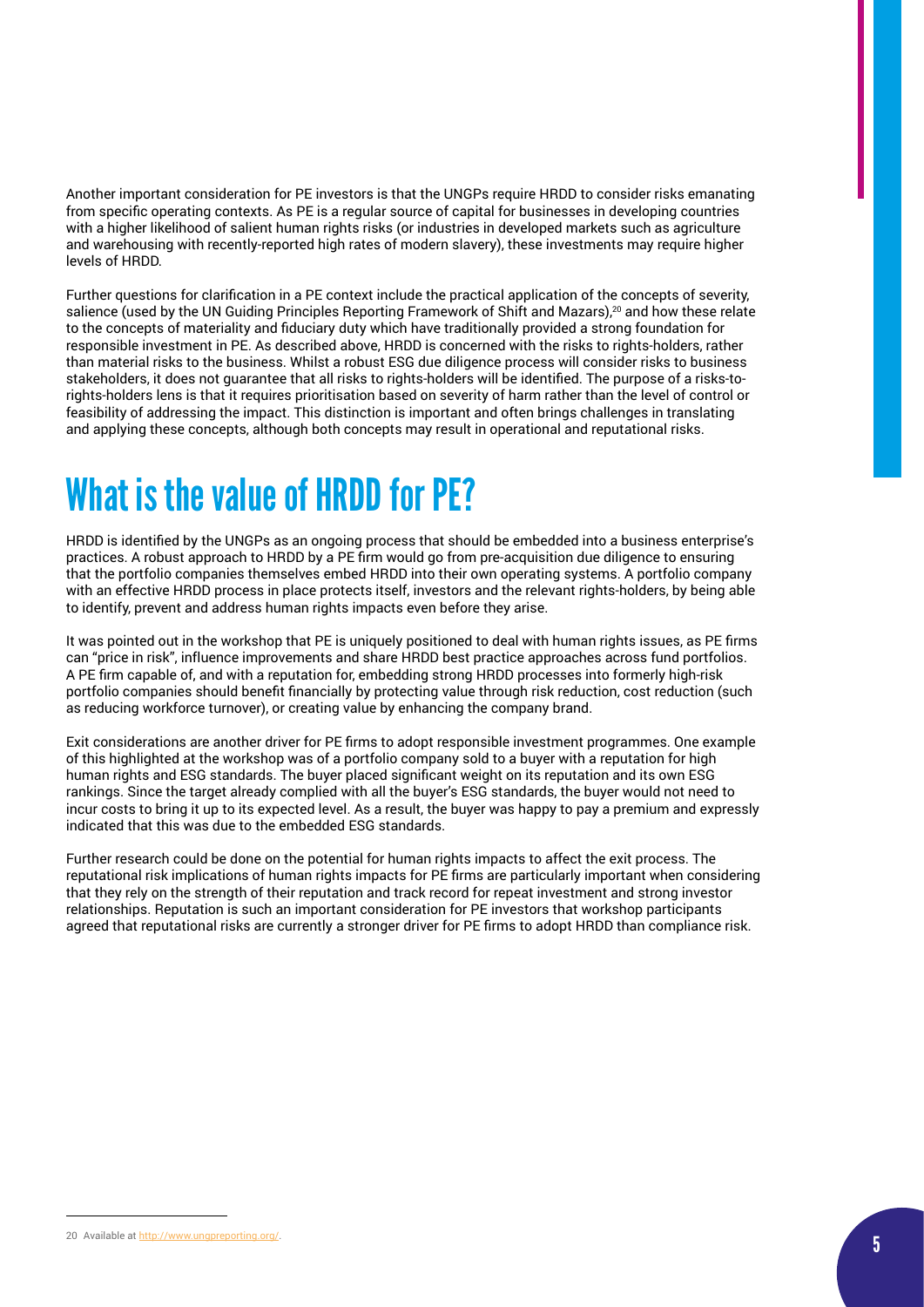## III. The considerations, constraints and potential for HRDD in private equity

### Characteristics of private equity

Workshop participants identified various characteristics of PE that made HRDD particularly challenging or effective, raising discussion points on the application of the UNGPs that merit further research. The discussions highlighted several questions that call for further consideration regarding HRDD in a PE context.

### i. The holding period

#### There are time constraints around what private equity firms can do.

PE investments are typically held for up to seven years. The UNGPs indicate that HRDD "should be initiated as early as possible in the development of a new activity or relationship, given that human rights risks can be increased or mitigated already at the stage of structuring contracts or other agreements, and may be inherited through mergers or acquisitions."21 Workshop participants highlighted that some portfolio companies are "so far behind" that it may be a challenge to establish effective human rights policies and practices within the investment period.

Workshop participants indicated that, where possible, PE firms should meet with the target company's management to determine what their strategies, track record and values are with respect to HRDD.

If a PE firm is able to highlight the importance of human rights impacts during due diligence and at the point of acquisition, and collaborate with the company management on how to address these, they will be in the best position to identify and mitigate human rights impacts through ongoing HRDD. The PE firm should discuss with management their understanding of human rights risks, encourage training where necessary, and support development or improvement of strategies, implementation and tracking. Ongoing HRDD should also apply to any bolt-on acquisitions made during the investment.

It was highlighted that, in situations where it was not possible to conduct thorough due diligence or where the company management shows a complete disregard for human rights, PE investors are maybe able to replace management with people who have the requisite experience to embed processes for avoiding and mitigating human rights risks.

21 Commentary to Guiding Principle 18.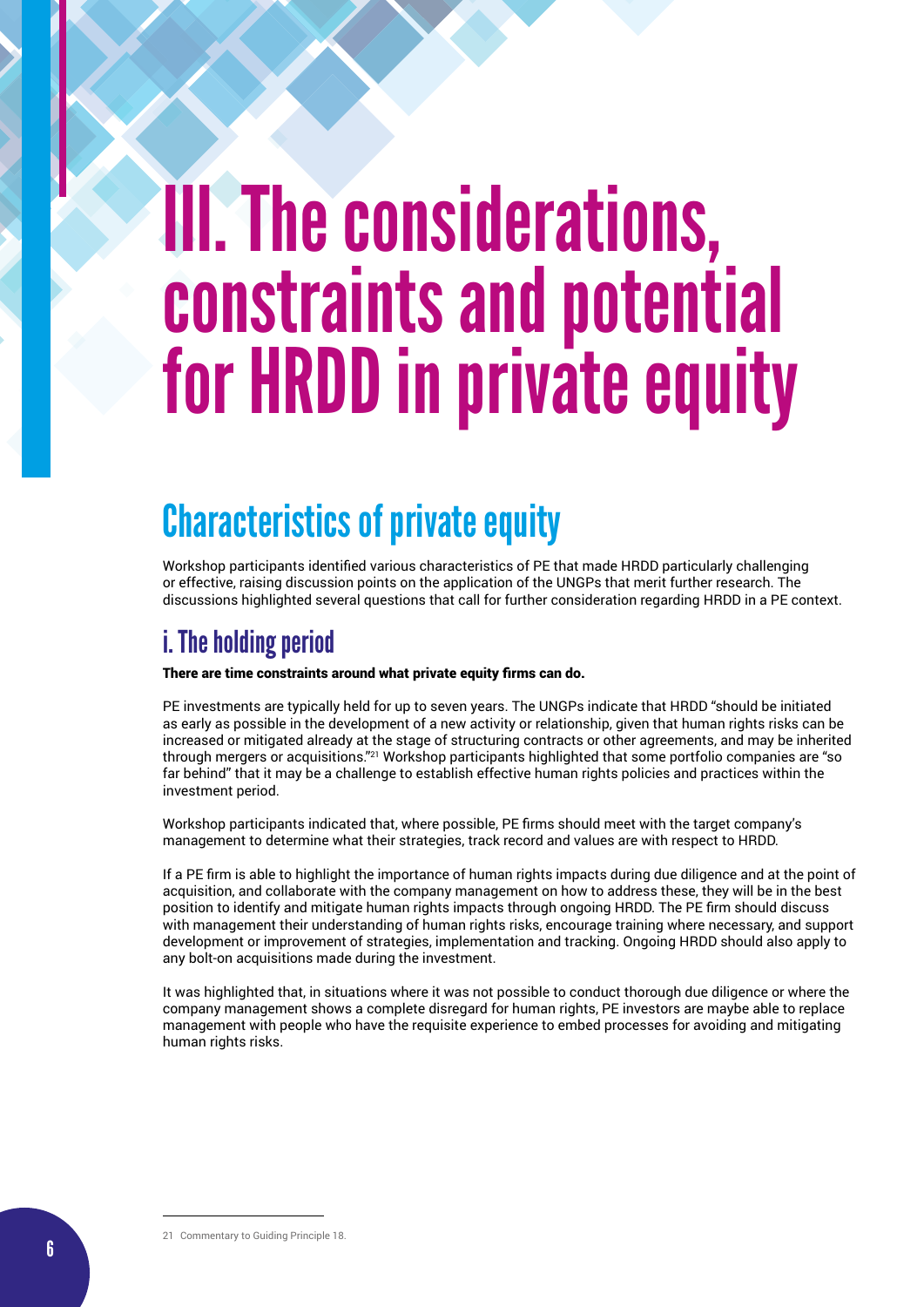### ii. Leverage and influence

PE firms enjoy significant leverage which they may be required to use to address human rights issues.

When human rights impacts are linked to a business enterprise through the activities of third-party business partners, over which the business enterprise does not have full control, the UNGPs expect the business enterprise to exercise leverage over that third party. The UNGPs indicate that leverage exists "where the enterprise has the ability to effect change in the wrongful practices of an entity that causes a harm." If the business enterprise lacks leverage, it should seek to increase it, through capacity-building or collaboration with other actors, for example.<sup>22</sup>

As mentioned above, PE firms will typically be able to exercise the rights of ownership of its underlying funds, in this case the third-party business partner. Accordingly, the PE firm would be viewed as capable of exercising leverage or even control to effect change, as increasingly many PE firms do as part of their ESG efforts. Depending on the investment strategy of the PE fund, and the typical investment stake taken in the company, a PE firm may have a controlling stake which creates the expectation to cease or prevent any harm caused. Even minority stakeholders would still be seen as having a high level of influence, particularly as PE firms usually have a seat on the portfolio company board.

By contrast, the LP has a lower level of leverage insofar as they make blind pool investments and are unable to influence the investment decisions of the fund manager due to their limited liability status (although they put parameters around how their capital is invested using exclusions or opt-out rights in the fund terms). From the LP's perspective, they could seek to use their leverage by making their expectations on HRDD clear when in dialogue with the manager during fundraising. When committing to the fund, the LP may consider how to incorporate their HRDD requirements into the fund terms. This practice would need further research. Once committed to the fund, the LP could seek to leverage their status as a (repeat) investor and an important relationship to the PE firm by engaging them in dialogue, should they have any concerns about human rights impacts in the underlying portfolio.

#### iii. Is termination an option?

#### The nature of PE means that divestment is difficult and inadvisable.

The UNGPs indicate that where a business enterprise lacks leverage over a third party linking it to human rights impacts, and is unable to increase leverage, the business enterprise may wish to end its relationship with the third party. However, before ending the relationship, the human rights impacts of the termination should be considered. The UNGPs further state that "for as long as the abuse continues and the enterprise remains in the relationship, [the enterprise] should be able to demonstrate its own ongoing efforts to mitigate the impact and be prepared to accept any consequences – reputational, financial or legal – of the continuing connection."<sup>23</sup>

From the LP's perspective, whilst it is possible to put provisions in place to excuse their capital from a single investment in a fund, it is not possible to divest from a single investment in a PE fund once it is made (unless the LP is provided with the rights to force a sale in the event of serious breach). As per above, the LP could seek to engage the PE firm in dialogue about an investment. In instances where the PE firm shows complete disregard for the human rights impacts of their investments, the LP could divest from the whole fund as a last resort, although the difficulties associated with this should not be downplayed.

Workshop participants highlighted that from the PE firm's perspective, it is often the worst time to sell when a human rights impact has been raised publicly, and the PE firm needs to ensure that the issue is fixed before it even considers exit. This mirrors NGO criticism that firms should not "cut and run" from human rights abuses; rather, once informed, they should seek to use their leverage to influence remediation for rights holders and improve company practices. If a negative human rights impact occurs, an embedded HRDD process enables a resilient investor response which can enhance future value of the asset. This confirms the importance of a robust HRDD process to identify and prevent potential human rights impacts before they take place, and to address and mitigate those impacts which do occur.

<sup>22</sup> Commentary to Guiding Principle 19.

<sup>23</sup> Commentary to Guiding Principle 19.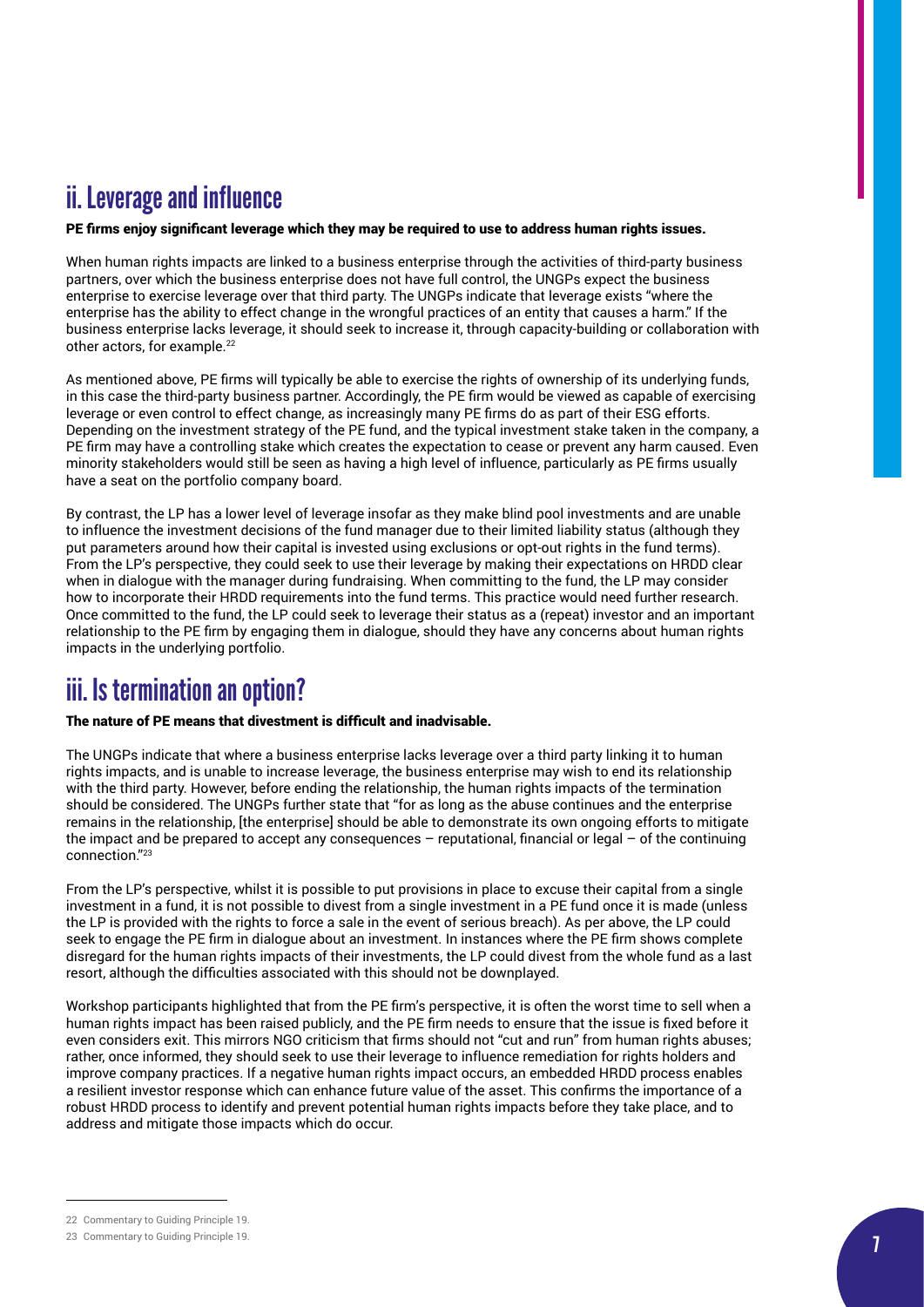### iv. Policies, contractual arrangements and codes of conduct

There are existing mechanisms to formalise HRDD commitments, but they are not effective without capacity and monitoring.

Whilst believed to be rare at this stage, it was discussed that LPs may seek to ensure a PE firm's commitment to HRDD by requesting specific reference to HRDD and the UNGPs in the Limited Partnership Agreement (LPA) or through a side letter.<sup>24</sup> The PE firm may use the investment agreement process to define expectations on HRDD with the portfolio company. A first step towards embedding HRDD into portfolio company operations may be to require the company to create a standalone human rights policy or incorporate human rights language into policies and codes of conducts that are sent to suppliers.

BIICL's research on HRDD has shown that a commitment to monitor compliance should be included when human rights are incorporated into contracts, and that steps towards enforcement should be taken where necessary. Enforcement of contractual human rights provisions is still relatively rare across all sectors.25 Fund documents, LPAs and side letters are often heavily negotiated at the outset and may refer to various instruments including the UNGPs. There is currently little understanding of how to monitor and enforce these provisions in practice. Questions around enforcement in a PE context provide an area for further exploration and guidance.

It may be worth considering whether some aspects of HRDD could be included as safeguards and others as more aspirational targets. BIICL's research has shown that clear and detailed contractual provisions may help to clarify exactly what is expected of the contracting party. Workshop participants discussed how robust ESG acquisition due diligence can uncover exposure to particularly acute ESG risks. As a result, the action plan associated with the investment agreement may include a de-risking process. This helps focus the minds of management and formalises the ESG process. The same approach could incorporate findings from HRDD if it they are not incorporated already.

Incorporation of human rights provisions into policies, contractual arrangements, codes of conduct and risk assessments constitute practical steps through which a PE firm can start to effectively integrate HRDD into its processes and demonstrate action. The challenge is that though these documents may address environmental, safety and labour law compliance for company operations, clarity is needed around concepts such as supply chain labour conditions and modern slavery risk. More research is needed on how to elicit clearer company commitment to improve respect for human rights in practice.

### Integration of HRDD into PE processes

#### i. Human rights impact assessments

PE portfolio companies often cover a diverse range of industries, operational contexts, jurisdictions and value chains. It is therefore advisable to undertake human rights impact assessments (HRIAs) to identify the human rights impacts most at risk within the operations and supply chain of each acquisition target. Workshop participants pointed out that HRIAs are currently not standard practice in PE due diligence. However, HRIAs do not need to be standalone, and good environmental and social impact assessments (ESIAs) should comprehensively cover human rights impacts.

### ii. Prioritisation

The UNGPs allow for prioritisation of certain human rights risks where they are most severe, "whether due to certain suppliers' or clients' operating context, the particular operations, products or services involved, or other relevant considerations". The UNGPs define severity of a human rights impact as being determined by scale, scope and irremediable character.<sup>26</sup>

<sup>24</sup> See PRI Incorporating Responsible Investment Requirements Into Private Equity Fund Terms (2017)

<sup>25</sup> BIICL and NRF "Exploring Human Rights Due Diligence"(2017) available at <http://human-rights-due-diligence.nortonrosefulbright.online/>; McCorquodale, Smit, Neely and Brooks "Human Rights Due Diligence in Law and Practice: Good Practices and Challenges for Business Enterprises" *Business and Human Rights Journal 2* (2017) 195.

<sup>26</sup> Commentary to Guiding Principle 14.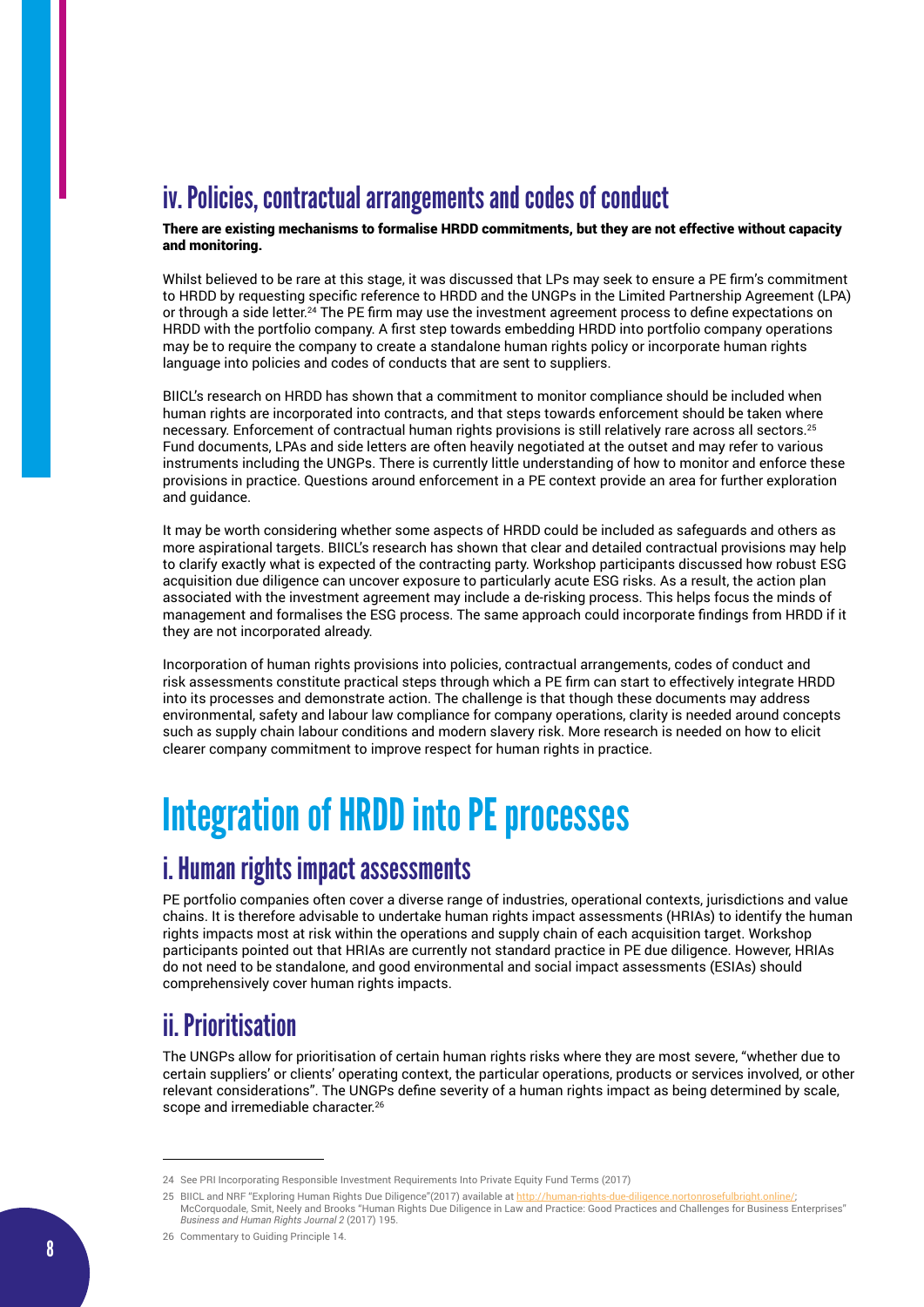Workshop participants agreed that it is difficult to understand the extent of these concepts in practice, particularly when deciding how to apply limited resources to effective implementation of HRDD. One workshop participant highlighted that prioritisation is key to driving HRDD internally, in that it helps if one can explain why certain issues are prioritised and outline the potential commercial consequences to gain support from their deal team and the portfolio company management.

### iii. Dedicated HRDD processes and human rights language

BIICL's research involving over 150 companies worldwide has shown that companies with a human rights focus are significantly more likely to identify adverse human rights impacts than those using existing processes that are not framed in human rights language. For example, processes focused only on health and safety or labour rights may miss other human rights such as those related to land, freedom of expression or privacy.<sup>27</sup> In addition, legal claims and public criticism often use human rights language (rather than ESG language) and, accordingly, it helps if the company can respond on the same terms.

Depending on their strategy, PE financing structures that operate in developing markets usually target growth companies which typically do not have the capacity to undertake standalone human rights processes to the same extent as larger businesses. The UNGPs acknowledge that smaller businesses may have less capacity and as a result more informal processes and management structures than larger businesses. However, the UNGPs also highlight that smaller businesses can have severe human rights impacts and should therefore have measures in place regardless of their size.<sup>28</sup> HRDD does not need to be a standalone process; it can be integrated into other processes as long as all human rights are taken into account before certain human rights risks are prioritised over others.

#### iv. Multitude of ESG/sustainability measures

Myriad concepts are currently used in this area besides the UNGPs. This proliferation presents a challenge for the teams responsible for ESG/sustainability and may be perceived as burdensome (due to reporting requirements, associated costs, capacity constraint in consultancy market and timing of additional due diligence/impact assessments).

Workshop participants confirmed that implementing HRDD should not be about repackaging ESG or sustainability concepts, nor should it be seen as adding yet another issue" for deal teams to consider. Instead, HRDD should be integrated as part of the ESG framework through deepening and adding a human rights lens to existing measures. It is essential that existing ESG mechanisms are updated and enhanced to incorporate more robust and dedicated HRDD questions, as some are doing.

Where the comprehensive HRDD described in the UNGPs is incorporated into ESG systems, this should also prepare the business enterprise to report on and comply with most current and forthcoming regulatory requirements which use the terminology and requirements of the UNGPs. This would streamline reporting activities, as the same reports could be used in response to the various similar and/or overlapping reporting requirements.

One example highlighted at the workshop was from a PE firm which, when the UK Modern Slavery Act came into force, had 10 portfolio companies that needed to comply with the Act. The PE firm looked at what those companies were doing regarding compliance with the Act, highlighted some best practice and applied it more widely across its portfolio to other companies not covered by the Act.

<sup>27</sup> BIICL and NRF "Exploring Human Rights Due Diligence" (2017) available at [http://human-rights-due-diligence.nortonrosefulbright.online/](http://human-rights-due-diligence.nortonrosefulbright.online); McCorquodale, Smit, Neely and Brooks "Human Rights Due Diligence in Law and Practice: Good Practices and Challenges for Business Enterprises" *Business and Human Rights Journal 2* (2017) 195.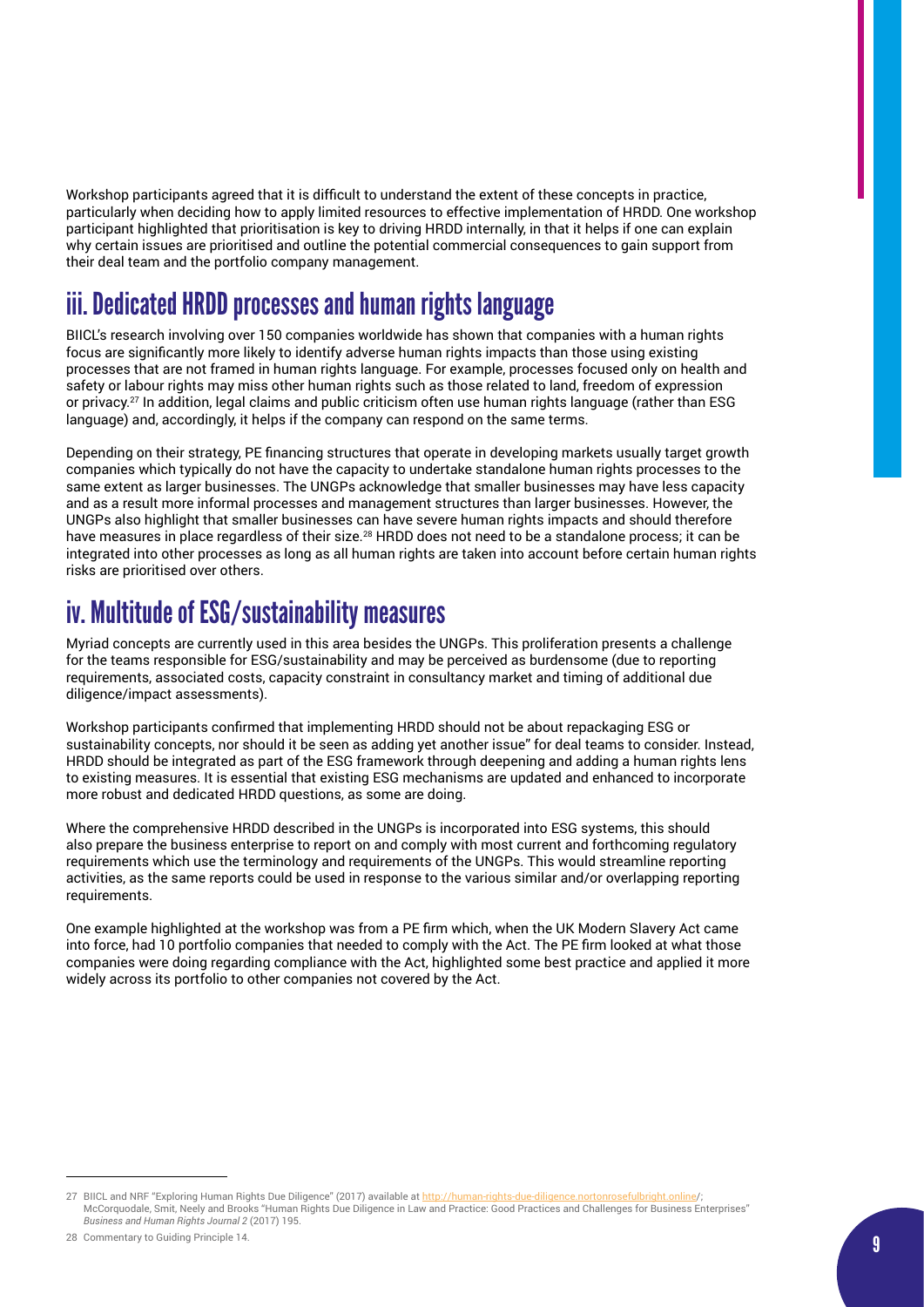### HRDD challenges in general

Some of the challenges highlighted by workshop participants are not unique to the PE financing structure, but apply to HRDD in general as relevant to all sectors.

#### i. Limited resources

Across sectors, it is often challenging for small companies to implement HRDD measures. HRDD processes may include sending out questionnaires to suppliers which could return a 100% compliance rate despite wellknown risks in the operational context. A small company must find a realistic to identify, prevent and address human rights risks within its limited resources. These are questions that are not unique to the PE financing structure.

### ii. Company supply chains

One of the key areas of current concern for business enterprises across all sectors is how to implement HRDD in supply chains. Increasingly, regulation is requiring reporting and monitoring of human rights risks in supply chains, and more companies are starting to develop practices to address these risks.

Workshop participants identified a few of the associated challenges. For example, the question arises as to how a small portfolio company should conduct HRDD in its supply chain if its main supplier is a large multinational. Other questions include how far down the supply or value chain one is required to go with respect to exercising HRDD, and what the responsibility of the PE firm is in this respect.29 This is demonstrated in the area of conflict minerals where firms have been pressured by stakeholders to assess and engage to influence an issue extremely far down their supply chains.

### iii. Internal communication/translation into operational language

Workshop participants expressed a need for training or guidance on translating human rights language into operational language, and internally between teams. It was stated that it is currently difficult for support teams to know how to raise human rights issues with the deals team. For example, it was confirmed that most managers understand what is meant by "health and safety", but there is considerably less knowledge about the meaning and content of the array of internationally-recognised human rights. It was highlighted that HRDD should not be a specialist issue but integrated into corporate culture.

Workshop participants indicated that case studies may be useful to assist with communicating the human rights issues applicable within the specific business context. It was also highlighted that successful internal communication is enhanced by speaking in pragmatic terms, operationalising human rights language, highlighting ways in which HRDD can add value, and by playing a part in resolving any major crises that may arise. It would also be helpful to analyse how HRDD adds value over and above existing approaches, disentangling where it identifies the same ultimate impact, although framed in a different way, and where it can provide the perspective to identify previously undiscovered impacts.

One example of translating human rights into operational language highlighted at the workshop was where a human rights issue arose through the outsourcing process of a company. The ESG team informed the deal team that it was not possible to quantify the risk, but that if the risk materialised the anticipated IPO may be cancelled. When human rights impacts are incorporated into business language, it is easier to bring about action.30

<sup>29</sup> See PRI's guidance [Managing ESG risk in the supply chains of private companies and assets](https://www.unpri.org/download_report/44505) (2017) which aims to empower private equity, infrastructure and real estate investors to improve the risk profile of their portfolios and maximise their returns by promoting effective management of ESG risks in the supply chains of their portfolio companies.

<sup>30</sup> However, whereas this was an example of translating the risks that adverse human rights impacts may pose to a specific business, it should be emphasised that adverse human rights risks cannot always be linked to negative operational or financial consequences, and the UNGPs emphasise that HRDD should look at the risks to rights-holders, regardless of any corresponding risks for the business enterprise itself.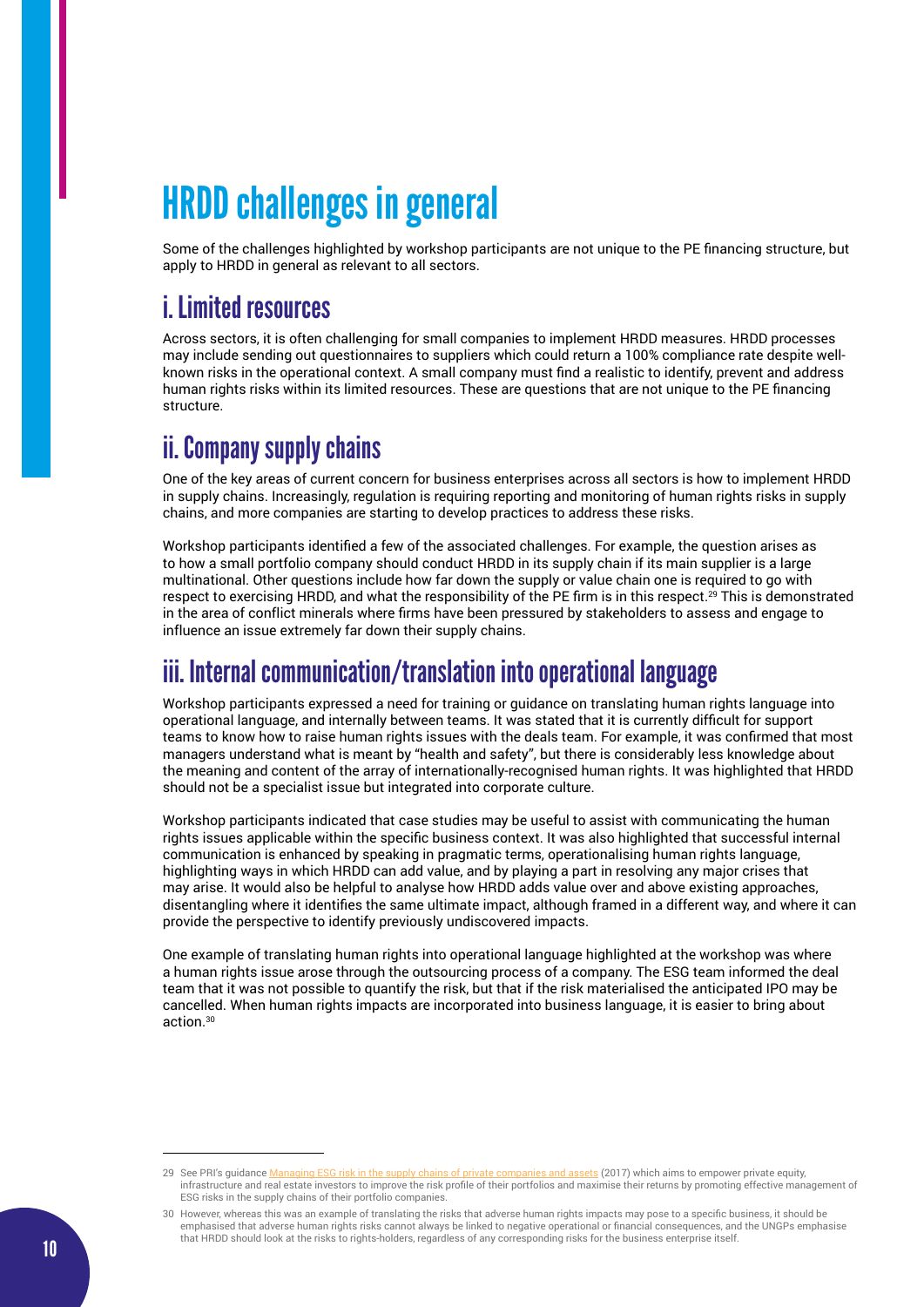### iv. Monitoring and grievance mechanisms

As part of HRDD, the UNGPs expect business enterprises to monitor the effectiveness of actions taken to address actual or potential adverse human rights impacts. The UNGPs also refer to the use of operational-level grievance mechanisms to identify and address adverse human rights impacts.

Questions arise across all sectors as to how effective monitoring can take place in practice. The limitations of commoditised, non-collaborative auditing processes are well-documented, and more companies are participating in industry collaborative human rights-focused audits whereby rights-trained auditors can be better funded to spend sufficient time being appropriately investigative. There is a need to develop a better understanding of what effective HRDD monitoring and grievance mechanisms could look like in a PE context.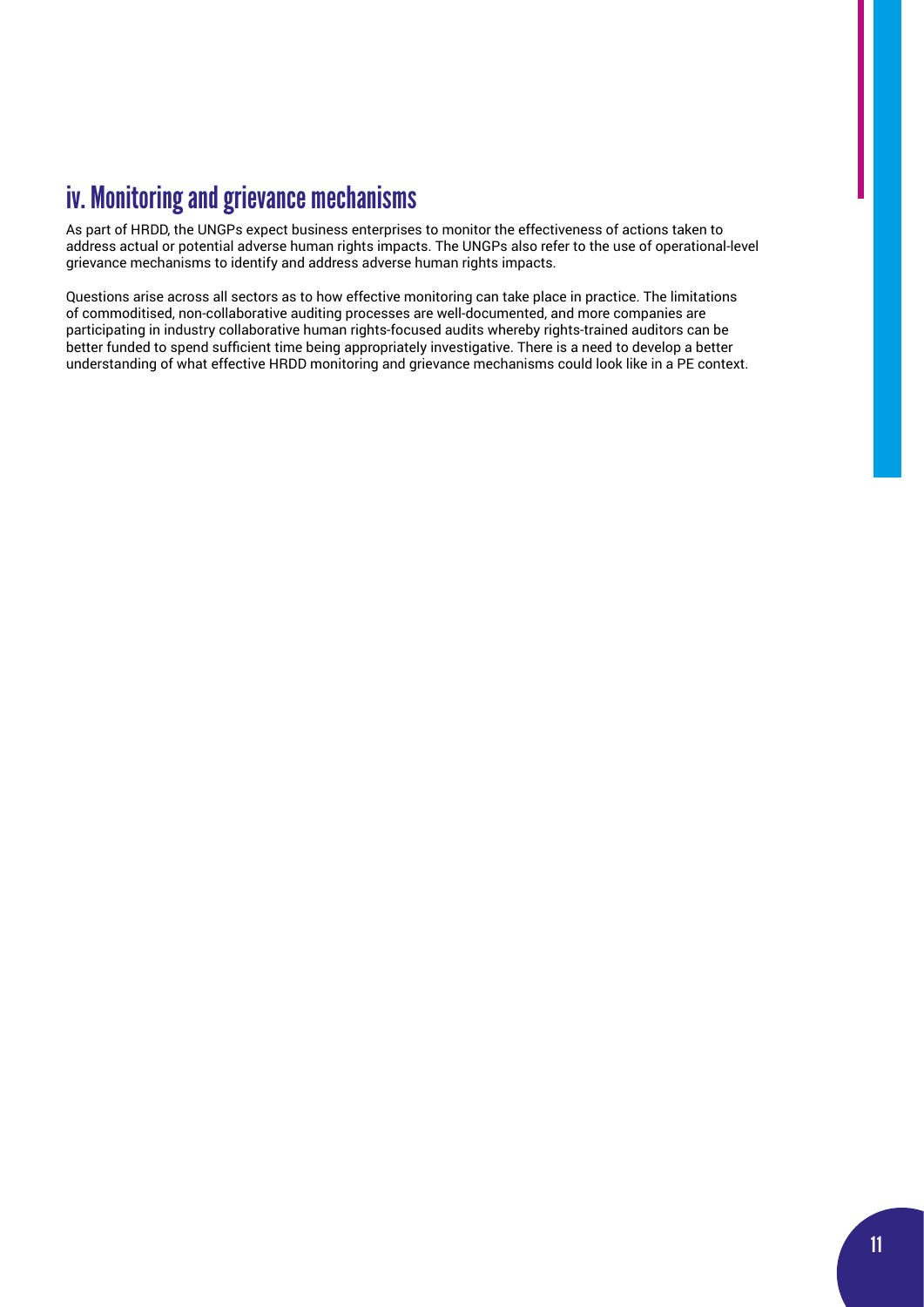# IV. Key takeaways

HRDD is a new area where the landscape and practice is still evolving. Some key questions arise on the implementation of HRDD in PE investment specifically. Workshop participants agreed that it would be useful for further research to consider what a HRDD process may look like in a PE context.

The following takeaways from the workshop point to areas where further research could be helpful:

- i. HRDD entails having a **comprehensive process** in place to identify and prevent any potential adverse human rights impacts (risks) before they occur, as well as addressing and mitigating those impacts which have already occurred.
- ii. Certain features of PE investment may necessitate a higher level of HRDD than other types of investment or financial activity. For example, **holding periods**, the size of the investment stake, the nature of the markets in which they invest, and the limited options for termination all contribute to the level of HRDD which may be expected. With that said, the leverage of PE firms puts them in an excellent place to influence faster action by portfolio companies on HRDD and to track results and effective practices.
- iii. Even robust ESG due diligence processes may not capture all human rights risks. Questions arise as to how UNGP-compliant HRDD could enhance existing ESG processes.
- iv. Several practical questions arise around implementation. For example, how can a GP or LP respectively exercise leverage? How can contracts, side letters and codes of conduct be improved to facilitate HRDD? How can human rights impact assessments (HRIAs) and prioritisation of severe impacts be incorporated into current processes?
- v. It is acknowledged that internal communication could be improved. Human rights language should be used and operationalised to ensure that all team members understand potential human rights impacts and risks.
- vi. Human rights considerations may be of utmost importance at the exit stage. Further research on the role of HRDD in the exit process would be welcomed.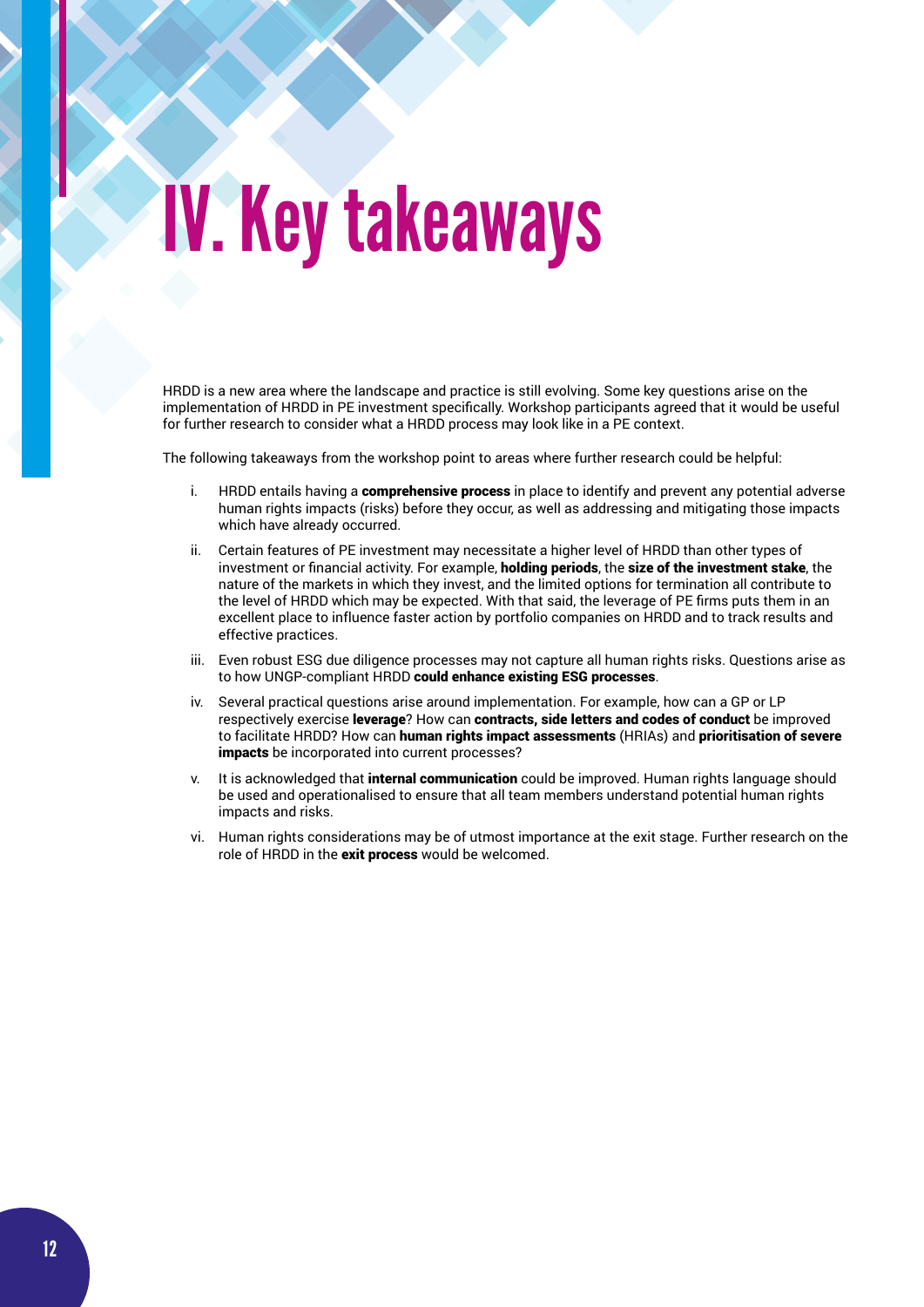## Acknowledgements

The PRI and BIICL would like to thank the following workshop participants, presenters and contributors to the summary paper.

- Shami Nissan, Head of Responsible Investment at Actis
- Anders Strömblad, Head of External Managers at AP2
- Adam Black, Head of ESG & Sustainability, at Coller Capital
- Michael Hall, Sustainability Manager at Development Partners International (DPI)
- Kate Larsen, Principal Consultant Human Rights at ERM
- Rosie Brown, Principal Consultant M&A at ERM
- George Wharton, Senior Consultant at ERM
- Alison Hampton, formerly Head of Responsible Investment at Hg Capital
- Margaret Wachenfeld, Senior Research Fellow at IHRB (Institute for Human Rights and Business)
- Barbara Bijelic, Legal Expert Responsible Business Conduct at the OECD
- Francis West, Business Learning Program Director at SHIFT

#### Project team

- Robert McCorquodale, Institute Director at BIICL
- Lise Smit, Associate Senior Research Fellow in Business and Human Rights at BIICL
- Arianne Griffith, Research Assistant in Business and Human Rights at BIICL
- Anton Didenko, Research Fellow at the Bingham Centre for the Rule of Law
- Natasha Buckley, Senior Manager Private Equity at PRI
- Bettina Reinboth, Senior Manager Social Issues at PRI
- Olivia Watson, Head of Social Issues at PRI

### Further reading

Business and Human Rights Resource Centre: <https://business-humanrights.org/> Search by sector, country or region, issue or by Principles (such as ILO, UNGPs, PRI)

BIICL Business and Human Rights research: <https://www.biicl.org/pilresearch> And Human Rights Due Diligence research: <https://www.biicl.org/duediligence>

> Edited by Eliane Chavagnon, PRI Designed by Alessandro Boaretto, PRI